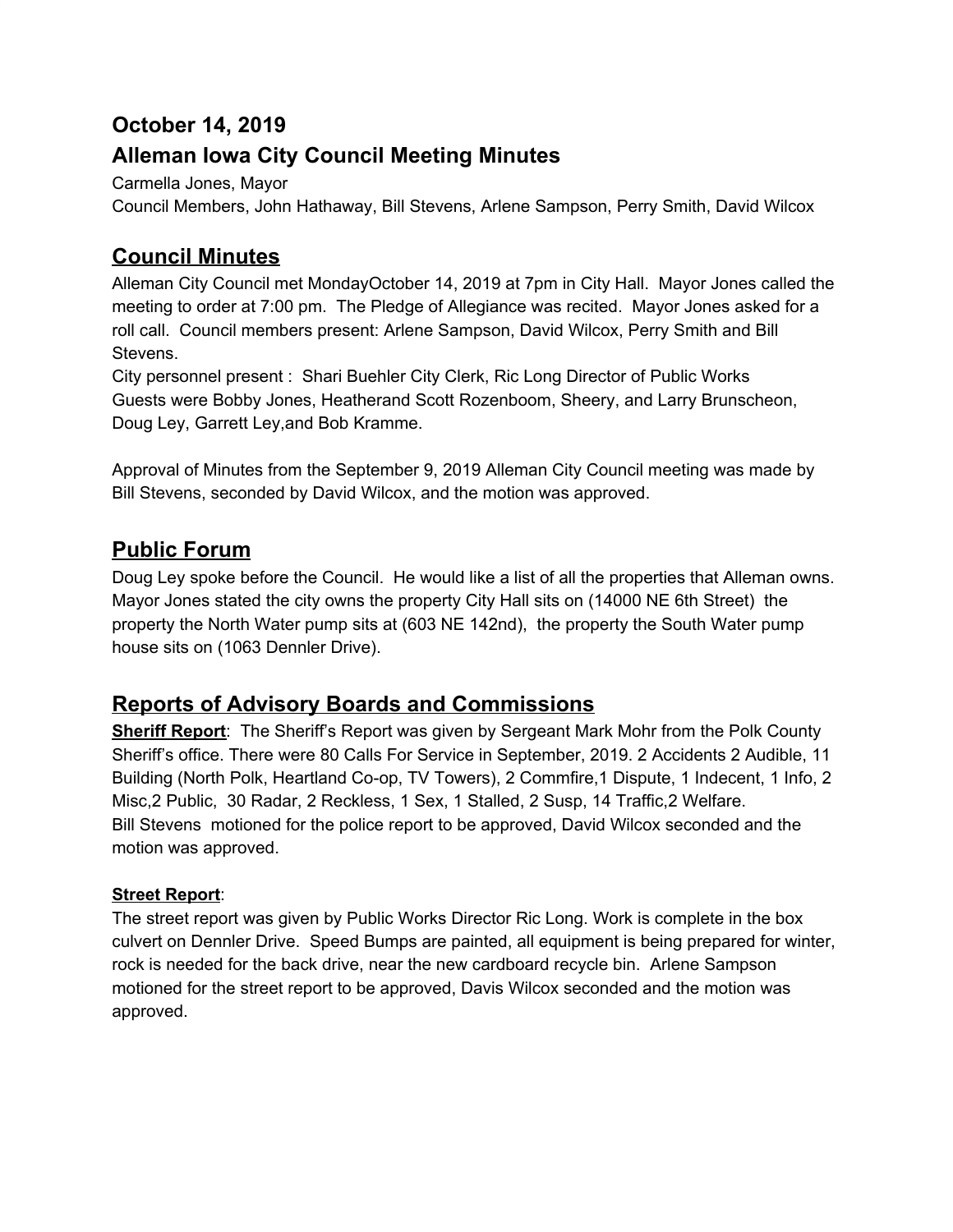#### **Park and Recreation Report**:

The park and rec report was given by Committee Chair Heather Rozenboom.. A review events coming for fall of 2019 was given including Trunk or Treat, Holiday Tree Lighting, and House Decorating Contest.

Bill Stevens motioned for the Park and Rec report to be approved, David Wilcox seconded and the motion was approved.

#### **Planning and Zoning Report**:

There was no Planning and Zoning meeting in September

#### **Board of Adjustments Report**:

There was no Board of Adjustments meeting in September

#### **Approval of Financials and Invoices**:

Financials were presented for the month of October. Bill Stevens made a motion for the finances and invoices to be approved, Arlene Sampson seconded and the motion was approved.

#### **ADMINISTRATIVE BUSINESS**

Resolution 09092019 Street Report was read. Bill Stevens made a motion to accept the resolution and John Hathaway seconded. A roll call vote was taken Stevens **Y**, Hathaway **Y**, Smith **Y,** Wilcox **Y**, Sampson **Y** The resolution was passed.

Resolution 09122019 Salaries 208-2019 was read, Bill Stevens made a motion to accept the resolution and David Wilcox seconded. A roll call vote was taken Stevens **Y**, Hathaway **Y**, Smith **Y,** Wilcox **Y**, Sampson **Y** The resolution was passed.

A review of the TIF Information received from the State of Iowa was read. This Tif will be Sunsetted by the City.

The Des Moines Water Works loan payoff information was submitted by Mayor Jones.

LOSST City Improvement Fund The City Clerk submitted a chart with what funds have been spent thus far of the second half of the fund, wanting to keep the council up to date with how and where the money is being spent.

Hiring Web Person. The City Clerk presented her recommendation for a new Web person in Garrett Ley. Garrett went to the podium to field questions from the Council. Bill Stevens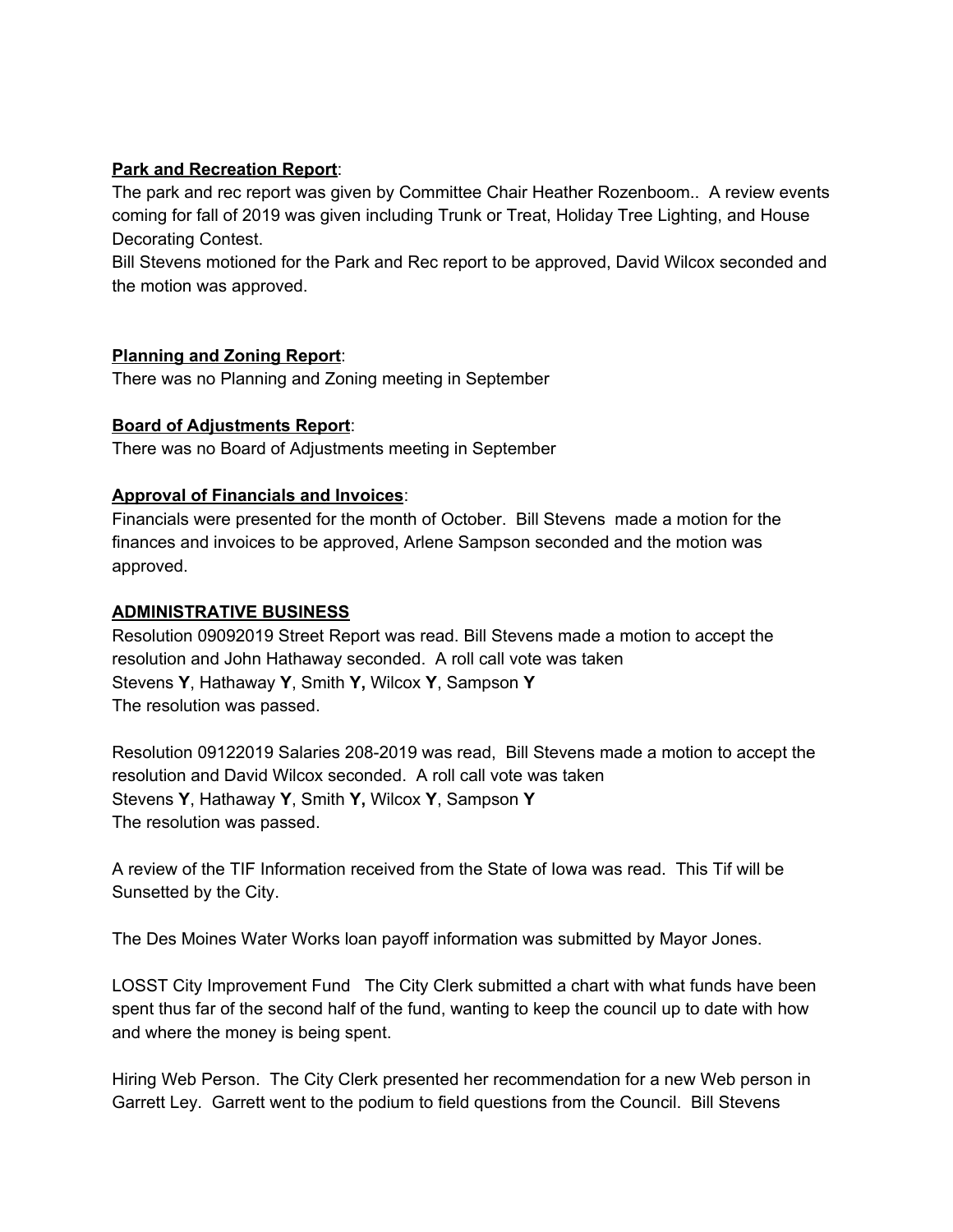motioned to accept the Clerk recommendation and hire Garrett Ley, Perry Smith seconded and the motion was approved.

#### **Old Business**:

Citywide Clean-up September 28, 2019 Final Report was given by Ric Long Director of Public Works. The bill from Ankeny Sanitation came to \$2,753.18

Mayor Jones gave a report from a meeting with Dr. Mart, North Polk Schools about the runoff from the middle school. North Polk is waiting for Polk County to sign off on the construction.

#### **New Business**:

Mayor Jones read a Halloween Proclamation for Trick or Treat Night 2019 on October 31 from 6-8pm

#### **Adjourned**:

At 7:30 John Hathaway asked if there was any further city business. All Ayes and Mayor Carmella Jones closed the October 14, 2019 Council Meeting. Next Council Meeting will be November 11 at 7pm.

Respectfully Submitted By Shari Buehler City Clerk

### **City of Alleman September 2019 Claims Report** Ankeny Sanitation \$1,622.85 Consumers Energy \$511.04 Gatehouse Media \$113.59 Heartland CO-OP \$257.35 Johnson Control \$ 165.54 Menards \$144.40 Metro Waste Authority \$541.94 Mid-American Energy \$456.09 Polk County Treasurer \$1,101.00 (Police) U.S. Cellular \$49.44 (Public Works Cell Phone) Windstream \$131.99(City Hall Phone) Des Moines Water Works \$71.44 (North Water Pump House) Midwest Wheel (Red Truck Parts) \$42.73 Tim's Amoco \$34.12 Thornton and Coy \$ 37.50